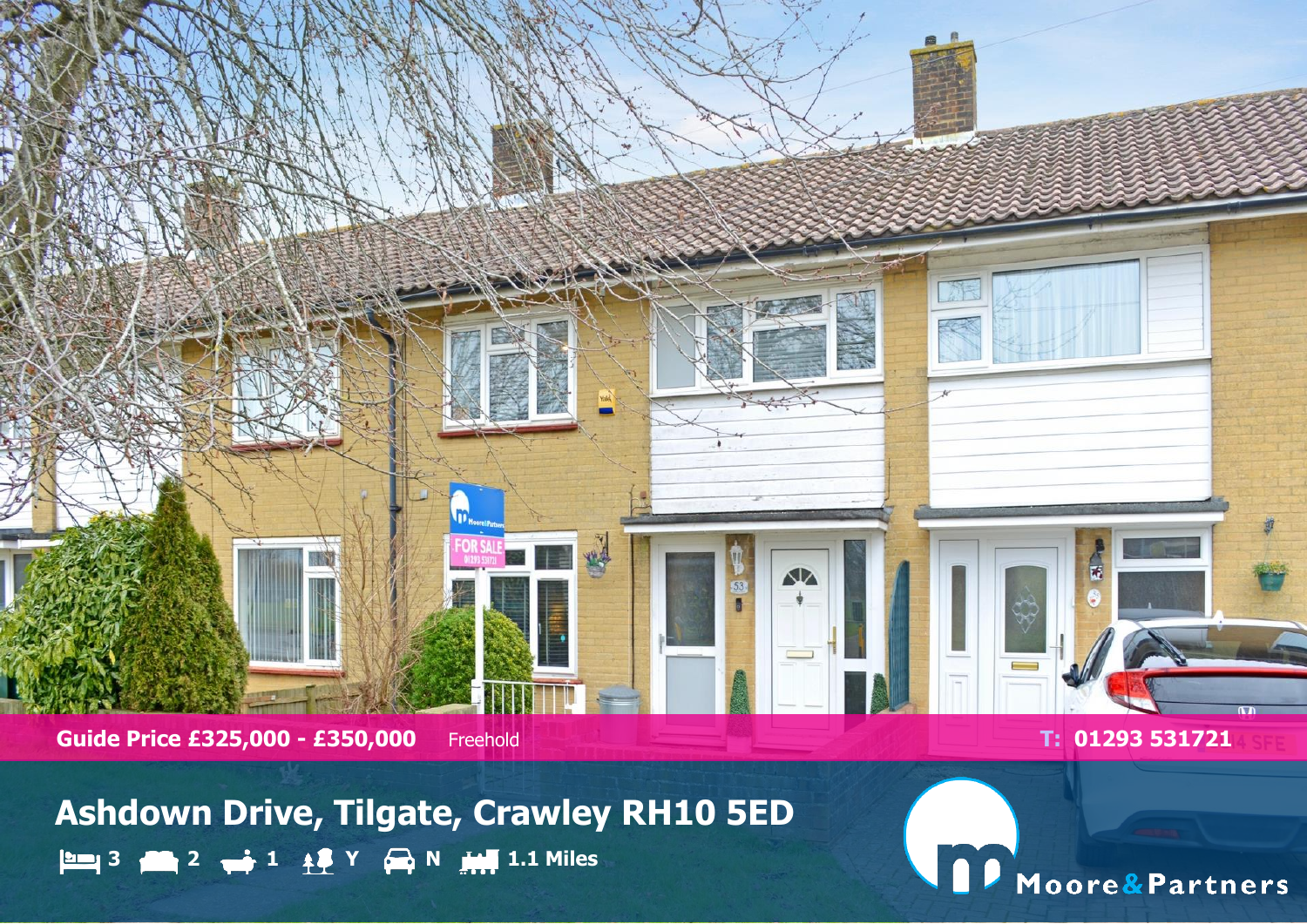#### **Guide Price £325,000 - £350,000.**

**A wonderfully presented three-bedroom family home located in the very popular Tilgate area. This property offers generous internal accommodation with the added benefit of a double-glazed conservatory and a very generous rear garden.**

This well presented three-bedroom terraced property is located within the very desirable area of Tilgate. Providing excellent access to both Three Bridges and Crawley train station, Gatwick Airport, M23 north and south bound, several excellent schools and a range of local amenities. The property has been upgraded with both kitchen and bathroom being re-fitted. This property offers spacious living accommodation with the added benefit of a doubleglazed conservatory making this an ideal family home for those needing to be close to multiple transport links, whilst being in a much sought after and convenient location.

On entering the property, you walk immediately into the spacious entrance hall / utility room with stairs to first floor. From the entrance hall / utility room you can access the kitchen. A door opening leads nicely through to the modern fitted kitchen which offers a range of base and eye level units and work surface space surround all set against tiled walls with built in 5 ring gas hob, built in oven with space provided for additional white goods. A rear aspect window overlooks the rear garden and door provides direct access into the conservatory. Located conveniently next to the kitchen is the dining room which can comfortably hold a six-seater dining room table and chairs with additional floor space for additional furniture as well as a door to the conservatory which accesses the rear garden. Open to the dining room is the generous lounge with a window to the front. The room provides a great relaxation space and can comfortably hold sizeable sofas and further furniture, with the open fireplace making a great focal point to this cosy room.

The first-floor landing is accessed from stairs in the entrance hall. From the landing you access the loft space, all bedrooms and bathroom. The master bedroom has a view to the front of the house and can comfortably hold a king-size bed with adequate space for bedroom furniture as well as a fitted wardrobe. Bedroom two is a generous double room with a view over the rear garden and space for furniture. Bedroom three measures 11'10 in length and is a versatile room with a built-in over stairs cupboard and space for a single bed and furniture. The modern bathroom comprises of a white suite incorporating a shower over the bath, shower screen inset sink with cupboard under and W/C all set against tiled walls and flooring with two windows to the rear.

To the outside the rear garden is a real feature to this property being mostly laid to lawn with a raised patio seating area. The rear garden is enclosed with panelled fencing and provides a good degree of privacy and seclusion.



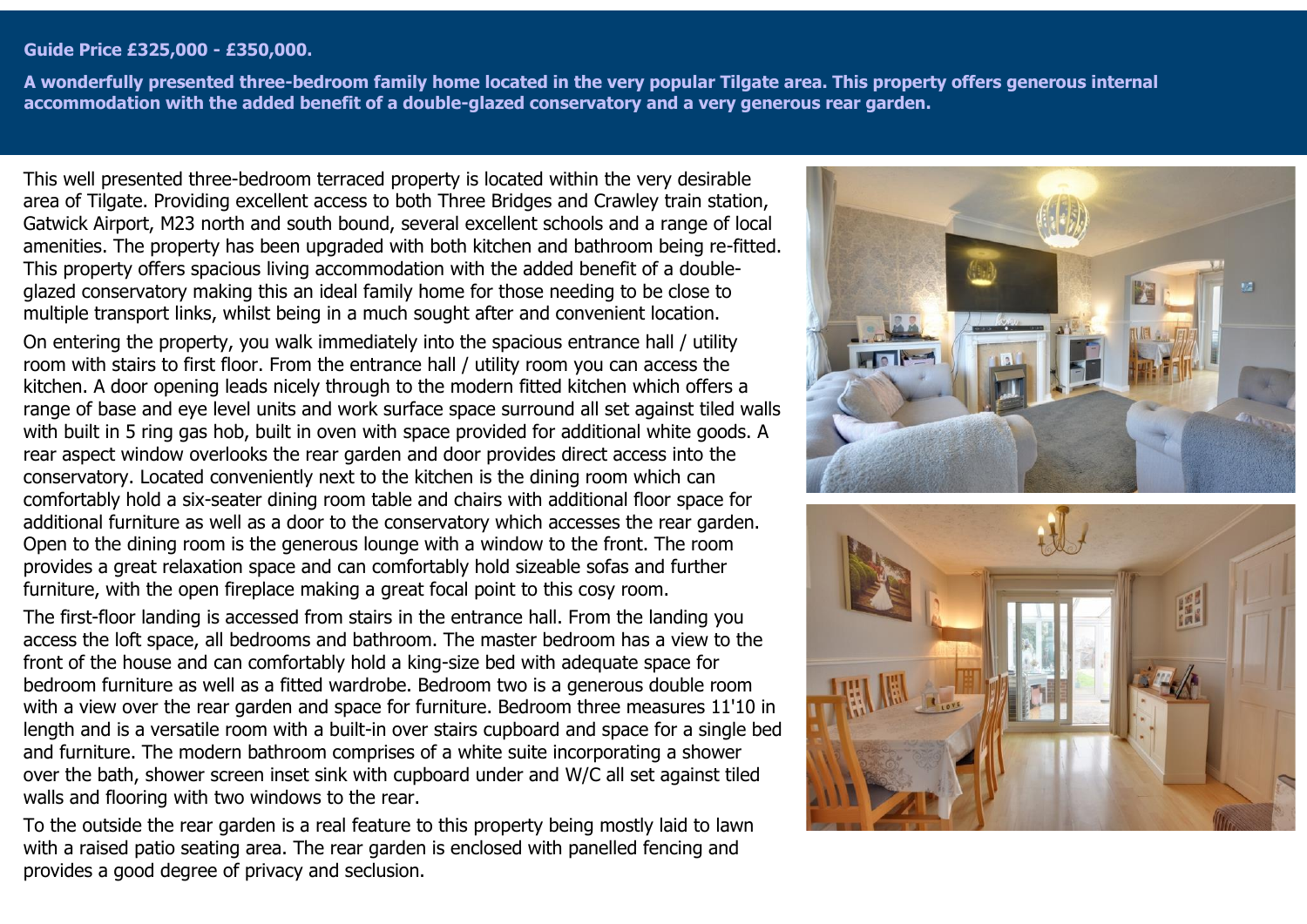# **Room Details**

## Ground Floor

Entrance Hall 9'2" x 6'5" (2.79m x 1.96m) Utility Area 5'1" x 5'1" (1.55m x 1.55m) Kitchen 10'1" x 9'0" (3.07m x 2.74m) Dining Room 9'11" x 9'11" (3.02m x 3.02m) Lounge 11'0" x 10'11" (3.35m x 3.33m) Conservatory 12'1" x 7'6" (3.68m x 2.29m)

### First Floor

#### Landing

Master Bedroom 11'9" x 8'11" (3.58m x 2.72m) Bedroom Two 12'6" x 10'2" (3.81m x 3.10m) Bedroom Three 11'11" x 7'2" (3.63m x 2.18m) Family Bathroom 7'7" x 5'11" (2.31m x 1.80m)

#### **Outside**

Front Garden

Rear Garden



Whilst every care is taken to ensure the accuracy of these details no responsibility for errors or misdescription can be accepted nor is any guarantee offered in respect of the property. These particulars do not constitute any part of an offer or contract.